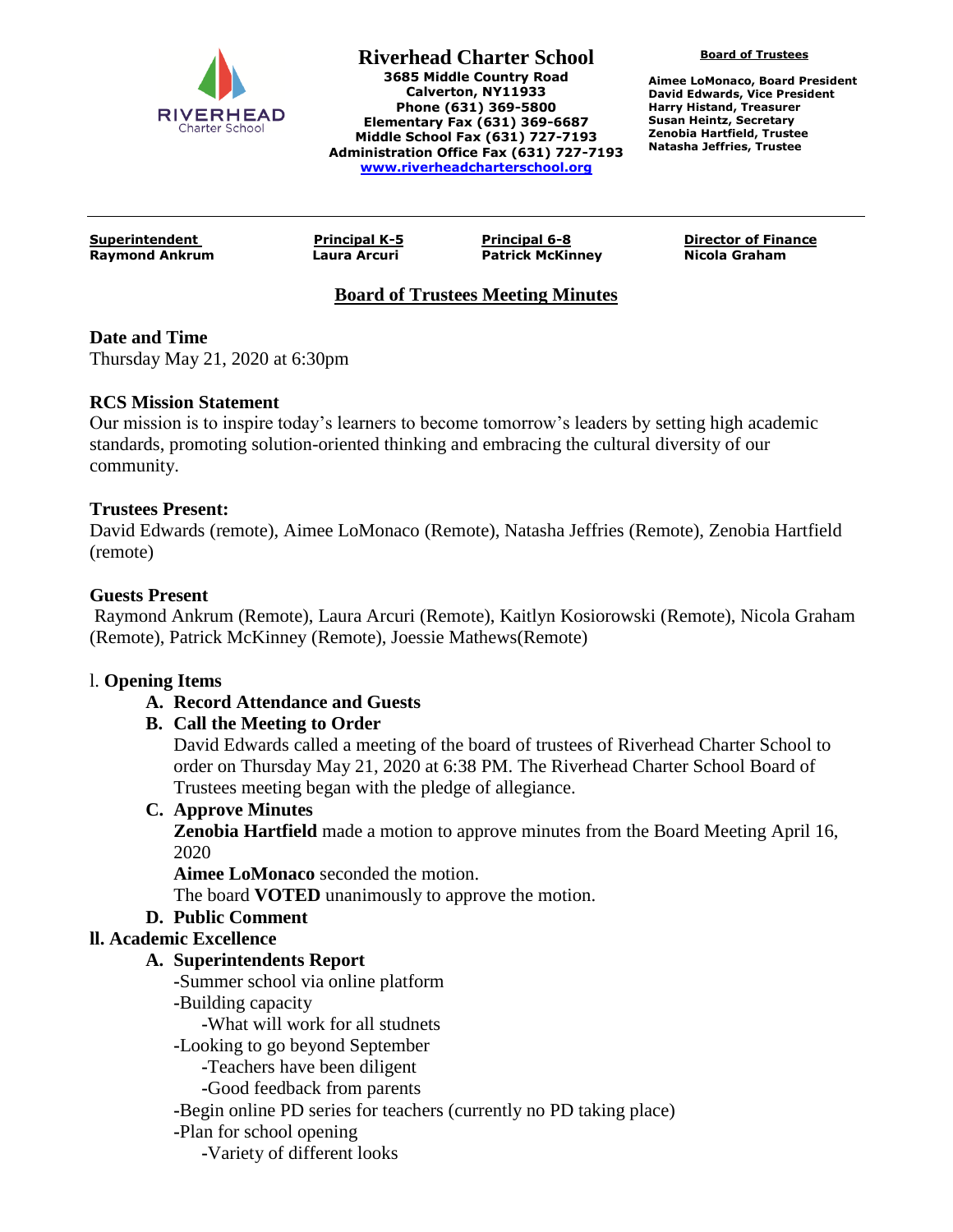

**Board of Trustees**

**Aimee LoMonaco, Board President David Edwards, Vice President Harry Histand, Treasurer Susan Heintz, Secretary Zenobia Hartfield, Trustee Natasha Jeffries, Trustee**

**Raymond Ankrum Laura Arcuri Patrick McKinney Nicola Graham**

**Superintendent Principal K-5 Principal 6-8 Director of Finance**

- **-**If staggered seating unable to come back
- **-**Teacher contracts went out
	- **-**2 ND year all teachers are being asked back
	- **-**Need 2 custodial positions
- **-**School is doing well
- **-**State virtual audit June 18th
- **-**Board session
- **-**Progress reports have been sent home
- **-**Assessing students the same way as before
- **-**Board to do follow up on board applications

## **IV. Development**

#### **V. Facility**

**-**Secure a High School space

-Mercy looks promising

-Rent for the next 4 years potential to own the space afterwards

-Peconic Bay acquired Mercy McGann

-Potential to lease the building to us

-50% of the building to use for our needs

-Auditorium

-Cafeteria

-Admin Space

-1 st floor

-3 Rd floor

-Gymnasium

-Minimum of 4 years lease

-\$200,000 first year

-\$225,000 second year

-Cap at  $$250,000$  for 3<sup>rd</sup> and 4<sup>th</sup> years

- -Assume 50% of utilities
- -Grounds keeping

-Parking will be an issues

-Apply for use variance

-Local attorney Kimberly Judd to push for use variances with zoning board of appeals

-Notify in Feb of 3<sup>rd</sup> year if we will be terminating for September (same if we wish to extend) -Construction

-To safe guard students

-Close south wing on floors to protect our areas

-Employ a security guard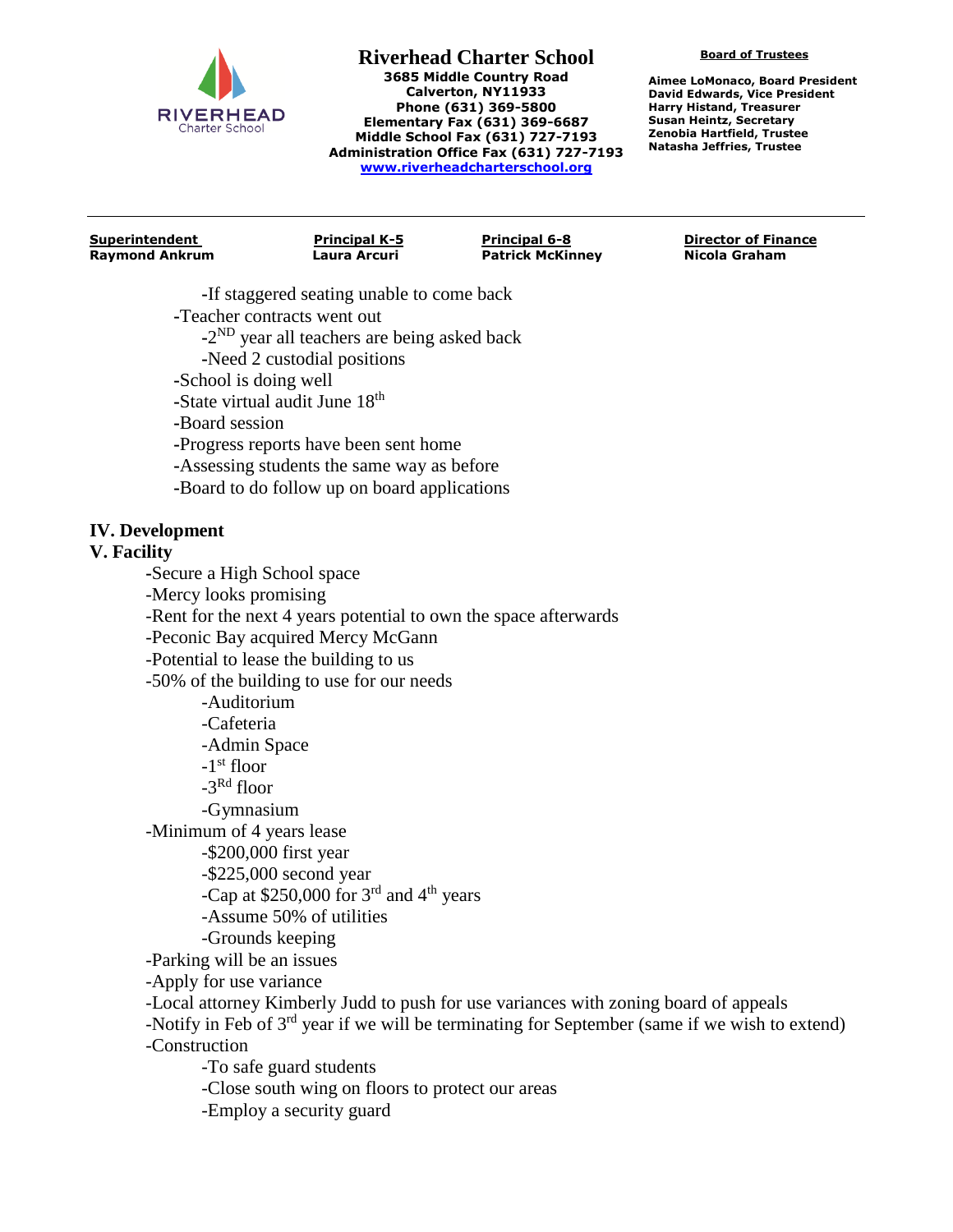

**Board of Trustees**

**Aimee LoMonaco, Board President David Edwards, Vice President Harry Histand, Treasurer Susan Heintz, Secretary Zenobia Hartfield, Trustee Natasha Jeffries, Trustee**

| Superintendent        | <b>Principal K-5</b> | <b>Principal 6-8</b>    | <b>Director of Finance</b> |
|-----------------------|----------------------|-------------------------|----------------------------|
| <b>Raymond Ankrum</b> | Laura Arcuri         | <b>Patrick McKinney</b> | Nicola Graham              |
|                       |                      |                         |                            |

**Aimee LoMonaco** made a motion to hire Kimberly Judd at \$300 per hour with a \$2500 retainer to obtain a use variance and represent RCS in front of zoning board. **Zenobia Hartfield** seconded the motion.

The board **VOTED** to approve the motion.

#### **IV. Finance**

#### **Director of Finance Report**

**-**Cash accounts healthy and strong -Sent out tuition billing -Quarterly financials sent on time to bond trustees -Profit and Loss YTD- \$7,869,845 Prior-\$7,056,531 Variance- \$813.314 -No reap grant this year YTD Totals- \$8,611,096 Prior-\$7,872,628 Variance- \$738,468 Still favorable -Projected for 2019-2020 Total- \$11,474,836- Considerably Ahead -Salaries are lower due to not hiring a HS principal or Dean -Student meals went down due to COVID-19 -Supplies went down due to COVID-19 Utilities went down due to COVID-19

## 2020-2021 Budget

-

-Projected for 690 students -Budget for \$12,887,254 total revenue -Another location -More utilities -Rent -More students equals more income -Purchasing more supplies and technology -Need to hire -Dean of Curriculum -Teachers -Admin Assistant -Social Worker -Custodian x2 -Security Guard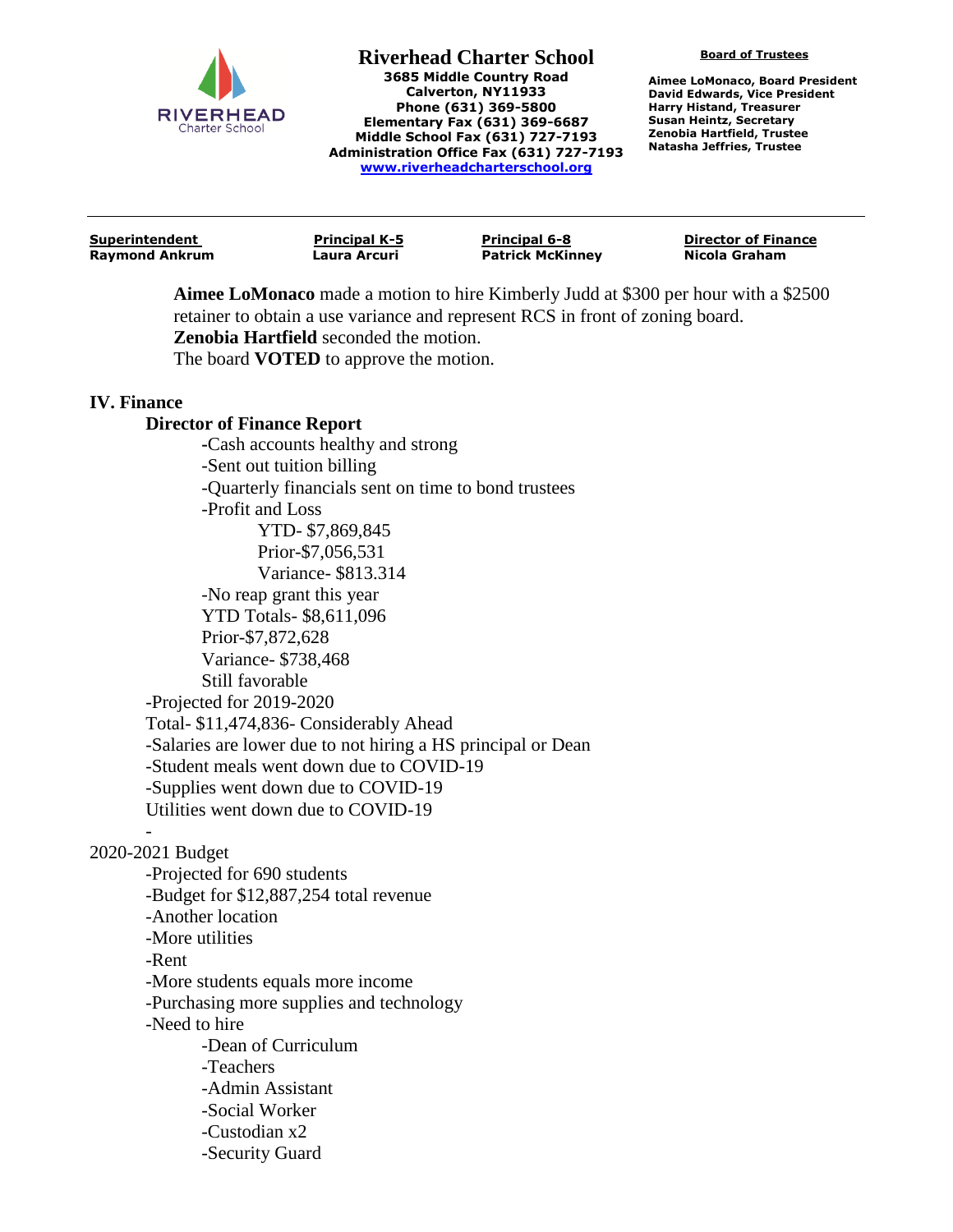

**Board of Trustees**

**Aimee LoMonaco, Board President David Edwards, Vice President Harry Histand, Treasurer Susan Heintz, Secretary Zenobia Hartfield, Trustee Natasha Jeffries, Trustee**

**Raymond Ankrum Laura Arcuri Patrick McKinney Nicola Graham**

**Superintendent Principal K-5 Principal 6-8 Director of Finance**

-Increase in board development -Increase in technology

-Increase in student meals

-Increase in marketing

-Facilities

-\$200,000 rent

-Increase utilities by \$100-150k per year not including grounds

-\$300k to bring Mercy to par

Net income for 2020-2021

-\$492,585

**Aimee LoMonaco** made a motion to approve the fiscal year 2020-2021 budget as presented **Zenobia Hartfield** seconded the motion.

The board **VOTED** to approve the motion.

## **VII. Governance**

## **-Superintendent Evaluation**

**-**Self evaluation and setting goals

-Board will set goals for new school year

-Hard to measure academic goals due to COVID-19

-Engagement of online platform

-Survey of parent feedback

**Aimee LoMonaco** made a motion accept the amended Superintendents evaluation for the 2019-2020 school year.

**Nastaha Jeffries** seconded the motion.

The board **VOTED** to approve the motion.

# **V. Other Business**

# **-2020-2021 School Calendar**

**Aimee LoMonaco** made a motion to approve the fiscal year 2020-2021 school calendar as presented **Zenobia Hartfield** seconded the motion.

The board **VOTED** to approve the motion.

# **A. Board Candidate- Joessie Mathews**

Welcome and Introduction of all on the call

-Relationship and How Affiliated with the school

- Parent of 3 all attended RCS 2 Graduated 1 Current Student

-Advocate for the Charter School

-HR Coordinator for Stony Brook

-Orientation

-Work with graduates

-Currently finishing bachelor's degree